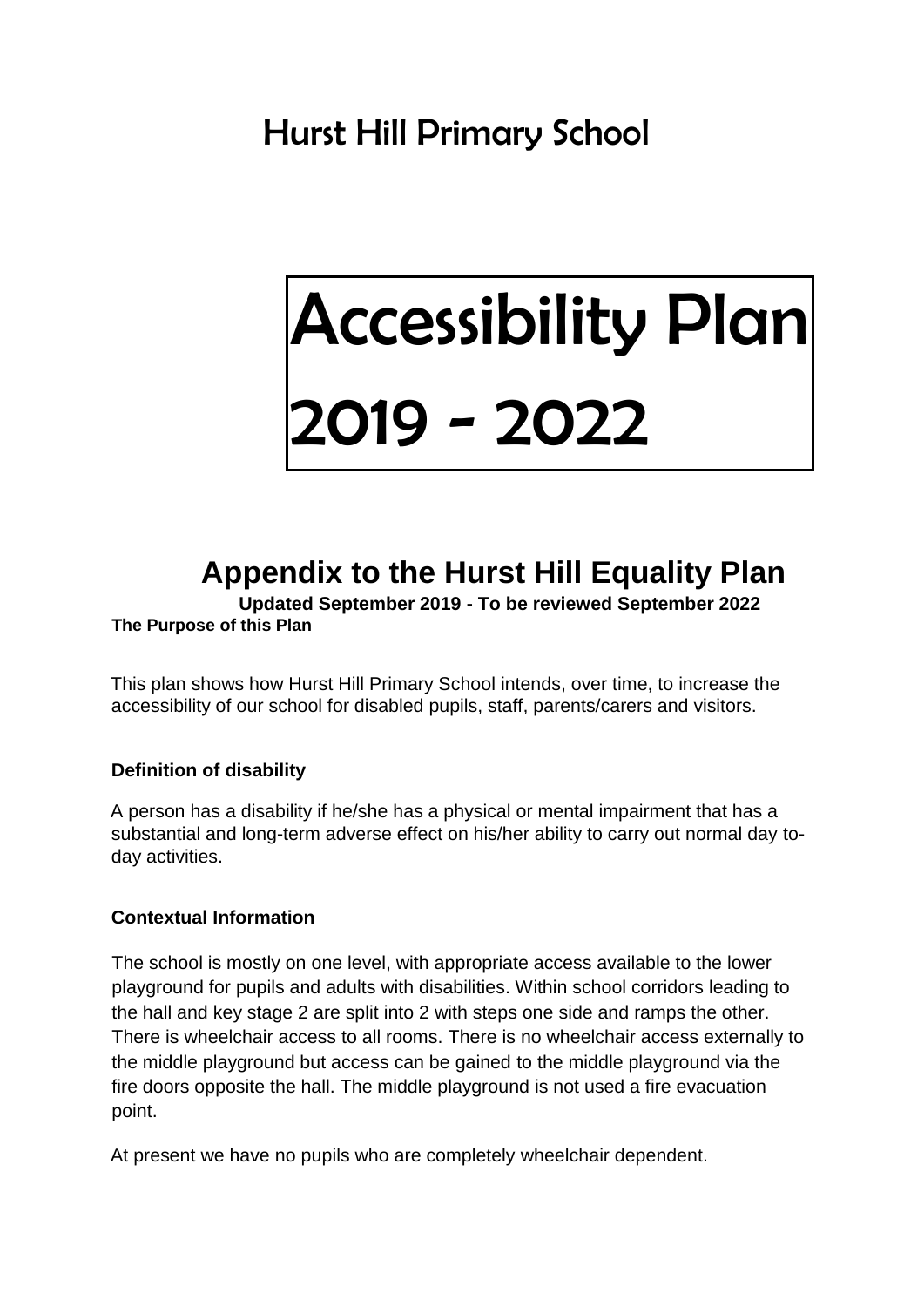#### **Current Range of known disabilities**

The school has children with a range of disabilities which include moderate and specific learning disabilities and complex medical conditions.

#### **Areas of planning responsibility**

Care plans for those children with medical needs are written by the school nurse and lead first-aider in school. This is after a meeting with the parents to discuss the needs of the child and how adjustments need to be made in school. The SENCO liaises with both the nurse and parent to ensure initial plans are up to date. It is the parents' responsibility to inform school and the nurse if there are any changes to the initial plan. It is also the parents' responsibility to ensure that medication is given to the child as prescribed or if medication needs to be given during school hours then school is provided with the medication and the relevant consent form is completed.All staff who are in proximity with the child in question will follow the plan accordingly.

**Increasing access for disabled pupils to the school curriculum (this includes teaching and learning and the wider curriculum of the school such as participation in after-school clubs, leisure and cultural activities or school visits)**

- 1. Improving access to the physical environment of schools (this includes improvements to the physical environment of the school and physical aids to access education).
- 2. Alternative exits are available to ensure wheel chairs can access all areas of the school.
- 3. Improving the delivery of written information to disabled pupils (this will include planning to make written information that is normally provided by the school to its pupils available to disabled pupils). The information should take account of pupils' disabilities and pupils' and parents' preferred formats and be made available within a reasonable timeframe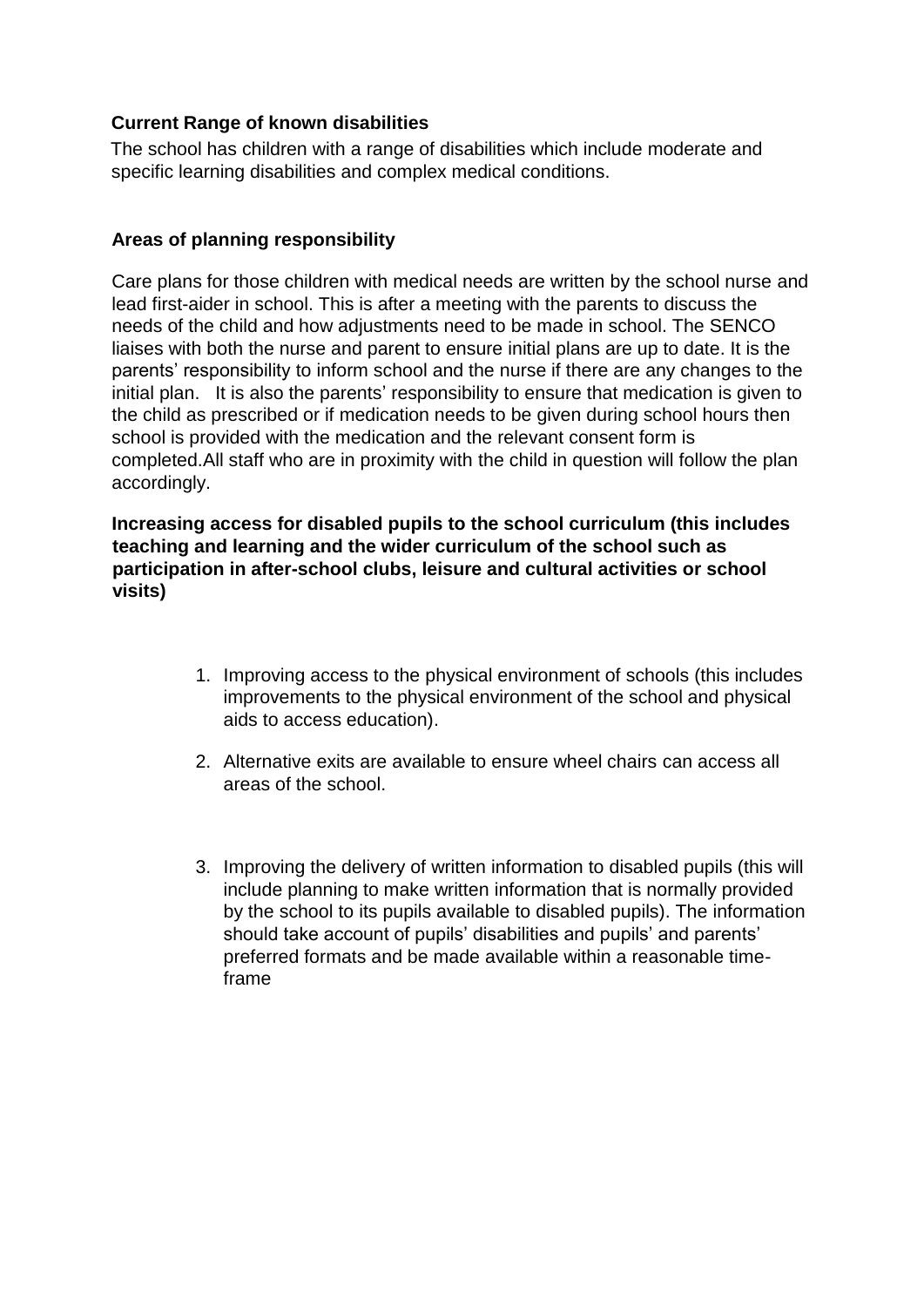#### **1. Increasing access for disabled pupils to the school curriculum.**

Improving teaching and learning lies at the heart of the school's work. Through selfreview, staff appraisal and Continuous Professional Development (CPD), we aim to enhance staff knowledge, skills and understanding to promote excellent teaching and learning for all children. We aim to meet every child's needs within mostly mixed ability (with option for setting where appropriate), inclusive classes.

It is a core value of the school that all children are enabled to participate fully in the broader life of the school. Consequently, all children have always been permitted to attend age relevant after school clubs, leisure and cultural activities and educational visits. The only exception would occur if a child had breached school rules whereby deprivation of club attendance may be used as a suitable short term sanction and to ensure the safety of others.

| <b>Target</b>                                                                                                                                                                                                       | <b>Strategies</b>                                                                                                                                                                                                                            | Time-scale                                                                                                                                                                             | Responsibility                                                                                                     | Success Criteria                                                                                                                                                                  |
|---------------------------------------------------------------------------------------------------------------------------------------------------------------------------------------------------------------------|----------------------------------------------------------------------------------------------------------------------------------------------------------------------------------------------------------------------------------------------|----------------------------------------------------------------------------------------------------------------------------------------------------------------------------------------|--------------------------------------------------------------------------------------------------------------------|-----------------------------------------------------------------------------------------------------------------------------------------------------------------------------------|
| Increase<br>confidence of<br>all staff in<br>differentiating<br>the curriculum<br>Ensure<br>lessons<br>provide<br>opportunities<br>for all pupils<br>to achieve<br>Ensure all<br>pupils take<br>part in<br>physical | Be aware of<br>staff training<br>needs<br>on<br>curriculum<br>access.<br>Assign CPD for<br>dyslexia<br>friendly<br>classrooms,<br>Autistic<br>Spectrum<br>Disorder (ASD)<br>friendly<br>classrooms and<br>differentiation<br>Online learning | September<br>2019 onwards<br>SENCO to<br>identify any<br>appropriate<br>training<br>Class teachers<br>To ensure PE is<br>accessible for<br>all.<br>Year group<br>swimming is<br>funded | <b>SENCO</b><br>Learning Mentor<br>support<br>Sports Premium<br>Co-ordinator to<br>use funding for<br>after school | Improved<br>support - staff<br>questionnaires<br>Monitoring<br>shows pitch of<br>lessons<br>appropriate<br>Improved<br>pupil attitude<br>to learning<br>and increased<br>physical |
| activities                                                                                                                                                                                                          | modules if<br>required                                                                                                                                                                                                                       |                                                                                                                                                                                        | clubs                                                                                                              | activity.                                                                                                                                                                         |
| To use local<br>authority<br>programmes to<br>support Speech<br>Language and<br>Communication<br>areas of need<br>within the<br>school.                                                                             | Speech and<br>Language advice<br>and<br>programmes<br>provided for<br>staff to use in<br>school daily.                                                                                                                                       | Ongoing                                                                                                                                                                                | Speech and<br>Language<br>therapists<br>TAs who plan<br>and run<br>intervention.                                   | Wider use of<br>SEN resources in<br>classrooms                                                                                                                                    |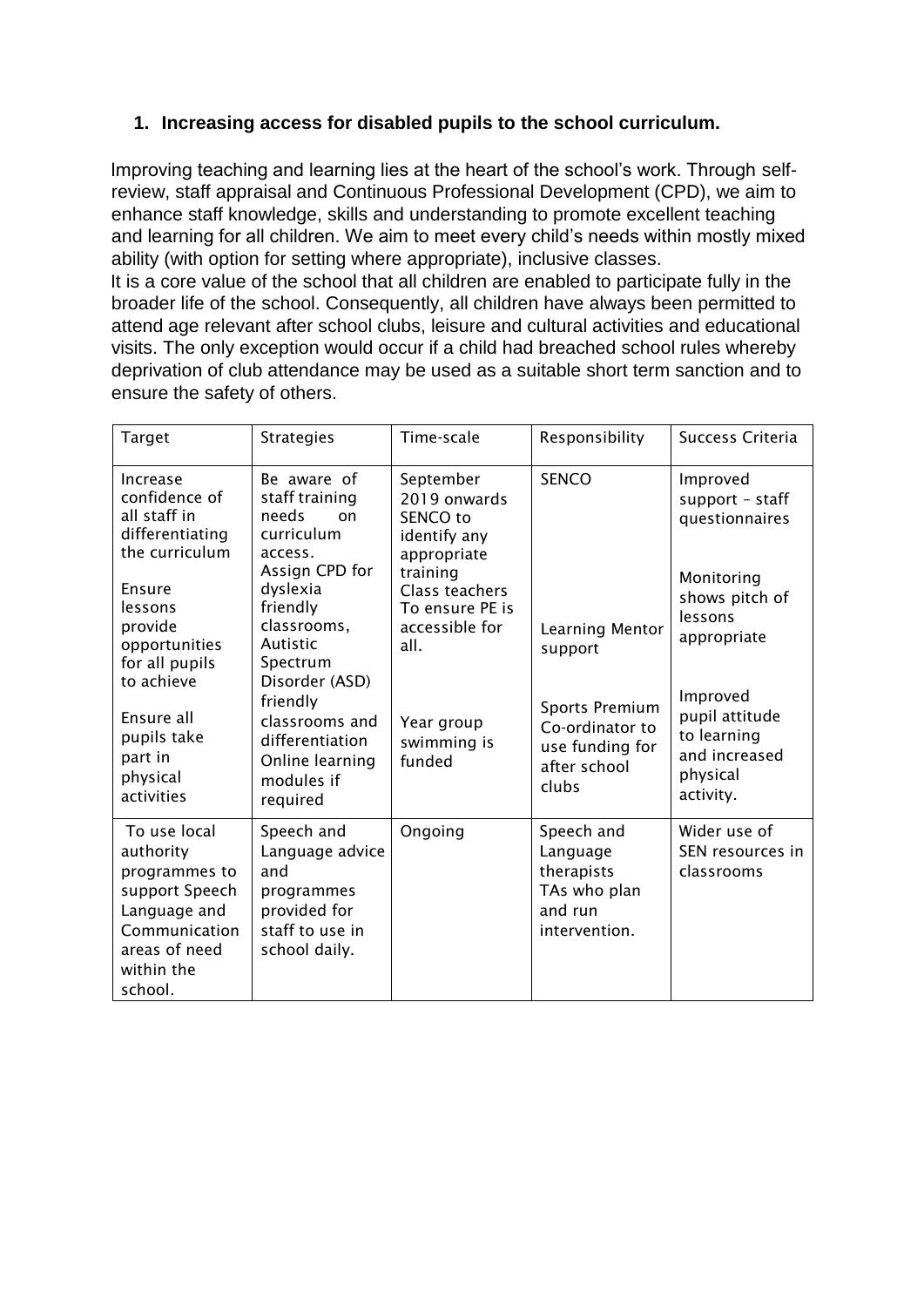| All educational   | Develop          | Ongoing       | Phase         | All pupils able  |
|-------------------|------------------|---------------|---------------|------------------|
| visits to be      | quidance for     |               | Leaders       | to access all    |
| accessible to all | staff on making  |               |               | educational      |
|                   | trips accessible |               | <b>SENCO</b>  | visits and take  |
|                   | Ensure each new  |               |               | part in a range  |
| Review of         | venue is vetted  | Interventions | TA support as | of activities    |
| Behaviour and     | Ensure policies  | reviewed and  | required      | Appropriate      |
| SEND policies     | are inclusive    | analysed      |               | inclusive        |
|                   |                  | regularly     |               | support in place |
|                   |                  |               |               |                  |

### **2. Improving access to the physical environment of the school**

Provision, in exceptional cases, will be negotiated when a pupil's specific needs are known as they enter the school.

| Target                                                                                                                        | <b>Strategies</b>                                                                                                                                                                                                                                                                               | Time-scale                                              | Responsibility | Success criteria                                                                                                                                                                                                                   |
|-------------------------------------------------------------------------------------------------------------------------------|-------------------------------------------------------------------------------------------------------------------------------------------------------------------------------------------------------------------------------------------------------------------------------------------------|---------------------------------------------------------|----------------|------------------------------------------------------------------------------------------------------------------------------------------------------------------------------------------------------------------------------------|
| The school is<br>aware of the<br>access needs of<br>disabled pupils,<br>staff,<br>governors,<br>parent/carers<br>and visitors | To create<br>access plans for<br>individual<br>disabled pupils<br>as part of the<br><b>SEND support</b><br>process when<br>required. Be<br>aware of staff,<br>governors and<br>parents access<br>needs and meet<br>as appropriate.<br>Consider access<br>needs during<br>recruitment<br>process | As required<br>Induction and<br>on-going if<br>required | <b>SENCO</b>   | SEND plans in<br>place for<br>disabled pupils<br>and all staff<br>aware of pupils<br>needs.<br>Parents have<br>full access to all<br>school activities<br>Access issues<br>do not influence<br>recruitment and<br>retention issues |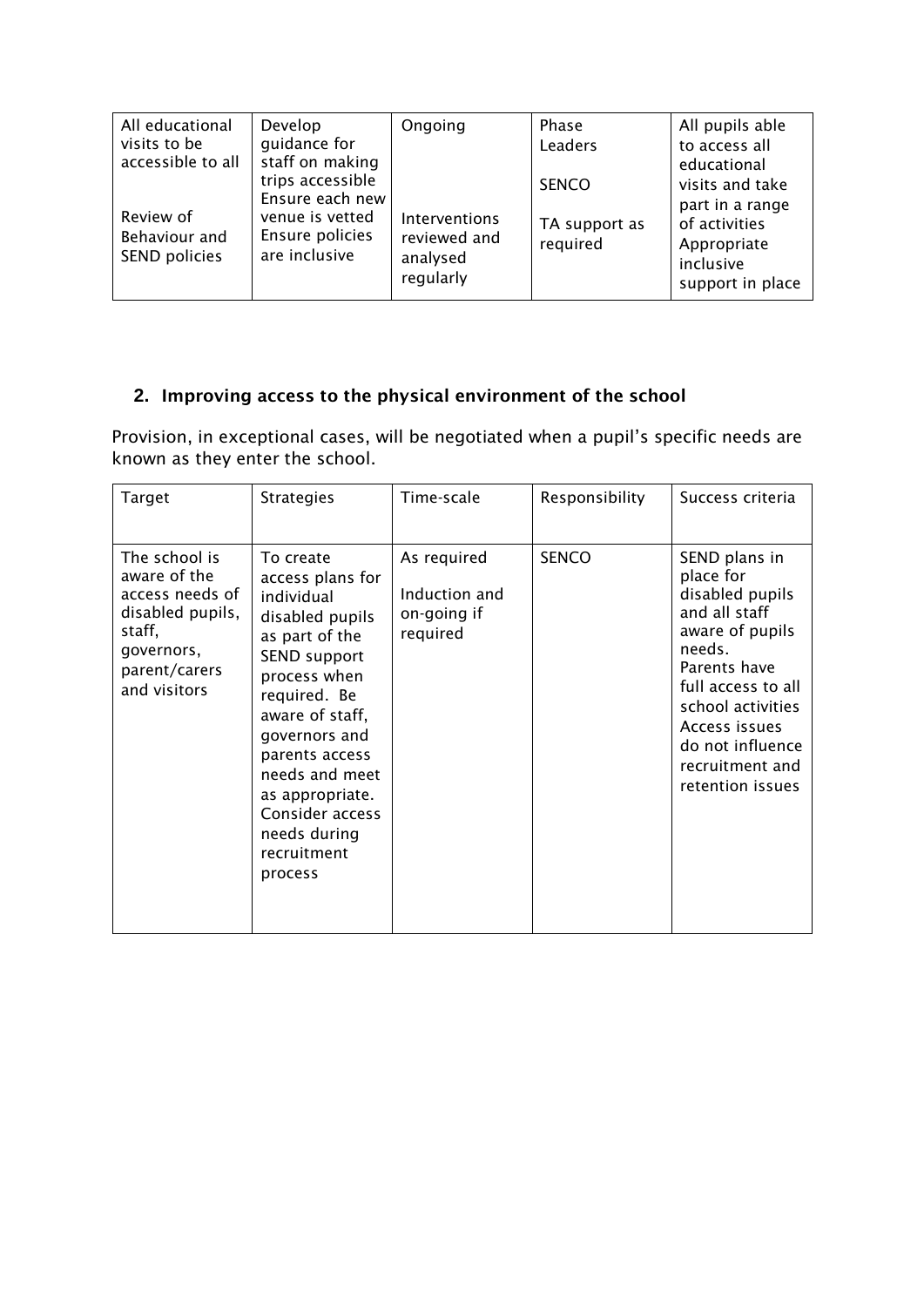| Layout of       | Consider needs | As required | Headteacher/  | Access for all |
|-----------------|----------------|-------------|---------------|----------------|
| school to allow | of disabled    |             | Governors/    |                |
| access for all  | pupils,        |             | Site manager/ |                |
| pupils to all   | parents/carers |             | LA            |                |
| areas           | or visitors    |             |               |                |
|                 |                |             |               |                |
|                 |                |             |               |                |
|                 |                |             |               |                |
|                 |                |             |               |                |
|                 |                |             |               |                |
|                 |                |             |               |                |
|                 |                |             |               |                |
|                 |                |             |               |                |
|                 |                |             |               |                |
|                 |                |             |               |                |

| Improve<br>internal and<br>external<br>environment<br>access for<br>wheelchair<br>users         | Renew/replace<br>markings and<br>signage when<br>applicable                                                                  | Ongoing and<br>as required                    | Head teacher | <b>Disabled</b><br>parents/carers/<br>visitors feel<br>welcome                                 |
|-------------------------------------------------------------------------------------------------|------------------------------------------------------------------------------------------------------------------------------|-----------------------------------------------|--------------|------------------------------------------------------------------------------------------------|
| Improve<br>external and<br>internal<br>environment<br>access for<br>visually<br>impaired people | Renew yellow<br>strip mark step<br>edges<br>Regularly<br>replace broken<br>blinds in<br>classrooms and<br>other spaces       | Ongoing and as<br>required                    | Site Manager | Visually<br>impaired people<br>feel safe in<br>school grounds<br>and in school<br>buildings    |
| Ensure all<br>disabled pupils<br>can be safely<br>evacuated                                     | Develop a<br>system to<br>ensure all staff<br>are aware of<br>their<br>responsibilities<br>in relation to<br>disabled pupils | Ongoing review<br>of evacuation<br>procedures | <b>SENCO</b> | All disabled<br>pupils and staff<br>working<br>alongside are<br>safe in the<br>event of a fire |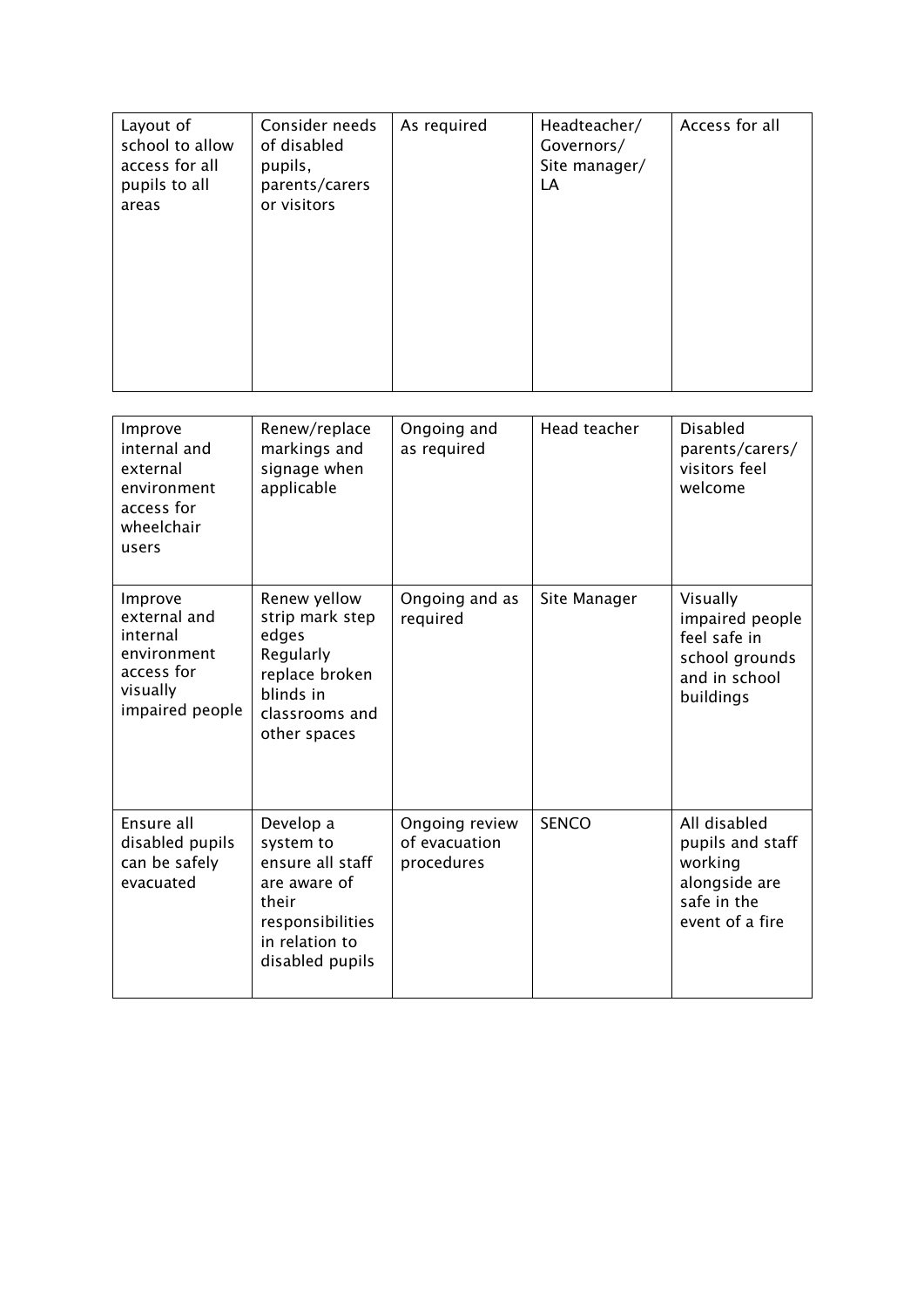| Ensure hearing<br>and visual<br>environment in<br>classrooms is<br>regularly<br>monitored to<br>support hearing<br>impaired and<br>visually<br>impaired<br>children | Seek support<br>from LA HI and<br>VI advisory<br>teachers | Ongoing | LA HI and VI<br>advisory<br>consultants in<br>conjunction<br>with SENCO | All children<br>have access to<br>the appropriate<br>environment |
|---------------------------------------------------------------------------------------------------------------------------------------------------------------------|-----------------------------------------------------------|---------|-------------------------------------------------------------------------|------------------------------------------------------------------|
|---------------------------------------------------------------------------------------------------------------------------------------------------------------------|-----------------------------------------------------------|---------|-------------------------------------------------------------------------|------------------------------------------------------------------|

#### **3. Improving the delivery of written information to disabled pupils**

This will include planning to make written information that is normally provided by the school to its pupils available to disabled pupils and parents. Examples might include handouts, textbooks and information about school events. The information should take account of pupils' disabilities and pupils' and parents' preferred formats and be made available within a reasonable timeframe.

| <b>Targets</b>                                                               | <b>Strategies</b>                                                                                                                                                                                     | Time-scale                                                                                                                                                                              | Responsibility      | Success Criteria                                                                                                                                                                                                       |
|------------------------------------------------------------------------------|-------------------------------------------------------------------------------------------------------------------------------------------------------------------------------------------------------|-----------------------------------------------------------------------------------------------------------------------------------------------------------------------------------------|---------------------|------------------------------------------------------------------------------------------------------------------------------------------------------------------------------------------------------------------------|
| Review<br>information to<br>parents/carers<br>to ensure it is<br>accessible. | Provide<br>information<br>and letters in<br>clear print in<br>"simple"<br>English<br>School office<br>will support<br>and help<br>parents to<br>access<br>information<br>and complete<br>school forms | During<br>induction<br>On-going<br>SLT to regularly<br>review<br>newsletters/<br>letters to check<br>accessibility<br>Update school<br>website to<br>ensure<br>accessibility for<br>all | <b>Head Teacher</b> | All parents<br>receive<br>information in a<br>form that they<br>can access All<br>parents<br>understand<br>what are the<br>headlines of<br>the school<br>information<br>and can access<br>the school<br>website easily |